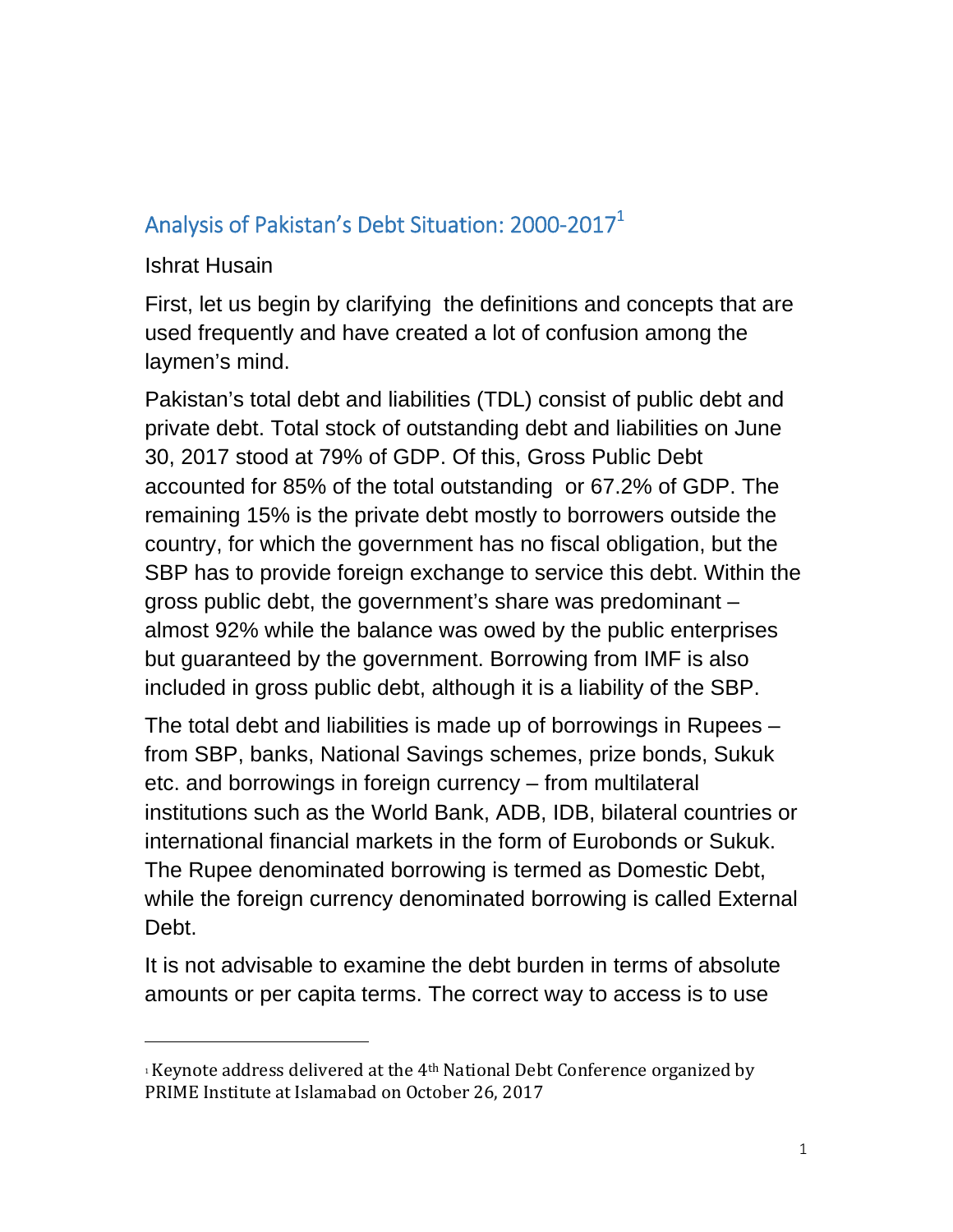various indicators that relate total Public Debt stock to national income, exports, revenues, total foreign exchange earnings, foreign exchange reserves, and total revenues.

A more important and relevant way is to look at the total debt servicing capacity, especially that of External Debt. As this has to be paid in foreign exchange, the capacity is very much dependent on current and future earnings of foreign exchange and the level of reserves. This requires careful examination of the tenor (medium or long term, short term) element of Concessionality, interest rate, grace period of each loan contracted.

The risks of Domestic Debt are quite different from those of External Debt. Lumping Domestic and External Debt together is analytically incorrect . While both create debt servicing liability for the budgetary purposes and therefore affect the fiscal balances the risk profiles of the two are quite different. Domestic Debt has to be paid in rupees which can be printed or the Central Bank can acquire those obligations on its balance sheet by creating reserve money. It involves creating possible inflationary pressures but there is no risk of default which is a real threat in case of foreign currency denominated debt. Countries that have suffered debt crisis have faced solvency and liquidity risks in servicing their foreign currency loans.

Risks arising in case of Domestic Debt are roll over risk, interest rate risk, and crowding out of private sector credit.

So we would therefore largely focus the rest of the discussion on the External debt and liabilities and its servicing. What are the early warning signs or indicators that show the build up of vulnerabilities?

• What is the composition of External Debt i.e the break up between Medium and Long term (MLT) and short term (ST) loans? If it is heavily dominated by MLT loans then the risk is relatively lower ,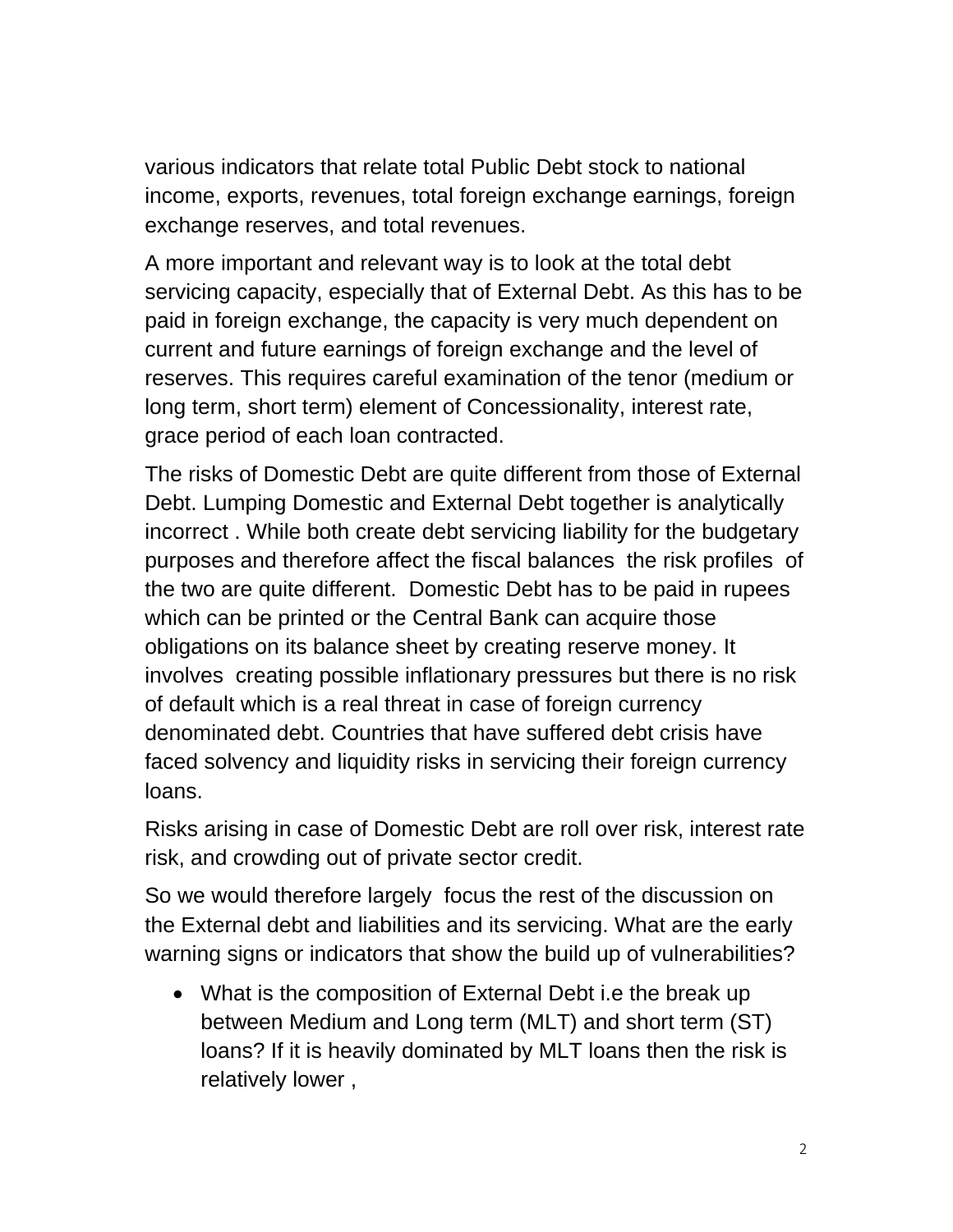- What are the ratios of External Debt and Liabilities (EDL) to GDP, Exports , Foreign Exchange Earnings and Official reserves? If these ratios are on a downward moving path over time there is not much cause for alarm
- How much is the element of concessionality in the stock of the EDL i.e. the average interest rate, years to maturity, proportion of fixed rate loans? The higher is the element of concessionality the stronger is the safety valve
- Are the country's official liquid reserves adequate to cover the short term loans and loans maturing during the year? What is import coverage ratio? Will the demand from both these create pressure on the reserves?
- Is the real rate of interest on loans lower than the real rate of growth of national income?

We now examine the data in Tables I-X to discern the broad patterns ,indicators and trends for special attention to public debt. The following conclusions can be drawn .

 External Debt situation was out of control in 2000 when the debt servicing payments due were as high as 290 percent of the official liquid reserves available. Between 2008 and 2008 the debt reprofiling by Paris club, accumulation of official reserves led to an easing of the burden and by 2008 debt servicing payments amounted to only 25 percent of reserves. There was a further pressure in 2013 but it took a turn for better in the next four years raising its ugly head once again in 2018. The rapid depletion of reserves in recent months has created serious concern, as Import growth is quite accelerated and the current account deficit is widening. Total debt servicing obligations have , however, remained at the same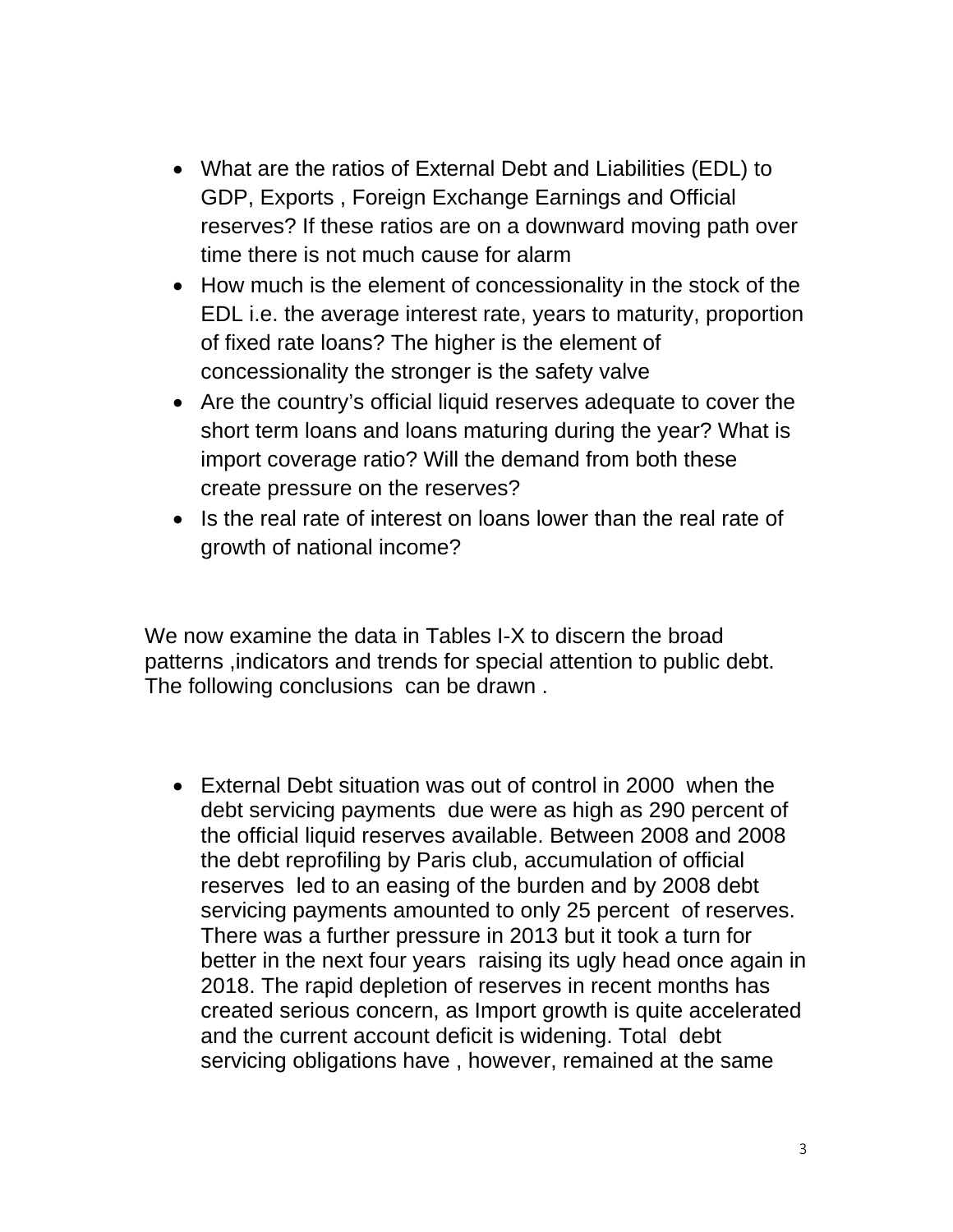level as in 2008 i.e. around 6 percent of GDP and have in fact declined by 1 percentage point( ppt) from 2013.

- Public External Debt is lower in 2017 i.e. 20.7 percent of GDP while it was 27.1 percent in 2008 and 21.4 pct in 2013. About 93 pct of the public external debt falls under the category of Medium and Long term while 7 pct under the short term. Therefore the risk appetite for further short term borrowing to tide over payment difficulties cannot be ruled out as the short term public external debt to SBP reserves ratio is 5.5. Concessional loans still form more than half of the outstanding stock and commercial loans account for only 1.6 percent of the total.
- Total stock of TDL on June 30, 2017 stood at 79 percent of GDP which is 16 percentage points (ppt) higher than 2008 and 6 ppt than 2013. Domestic Debt now accounts for 70 percent of TDL up from 52 pct in 2008 while external debt is down to about 30 pct. Of the TDL, the share of Gross Public Debt was 67.2% of GDP which did not rise at the same speed as the total TDL.(6.8 ppts higher than 2008 and 3.4 ppts than 2013). The real culprit was the private sector debt which rose from 2 percent of GDP in 2008 to 11.5 percent in 2017 . It is pertinent to point out that for private debt the government has no fiscal obligation but the SBP has to provide foreign exchange to service this debt. Borrowing from the IMF is also included in gross public debt, although it is a liability of the SBP and has no fiscal consequences.
- A major setback has been caused by stagnation in foreign exchange earnings due to a \$ 4 billion drop in export receipts since 2013 .This has raised the EDL to FEE ratio from 121 to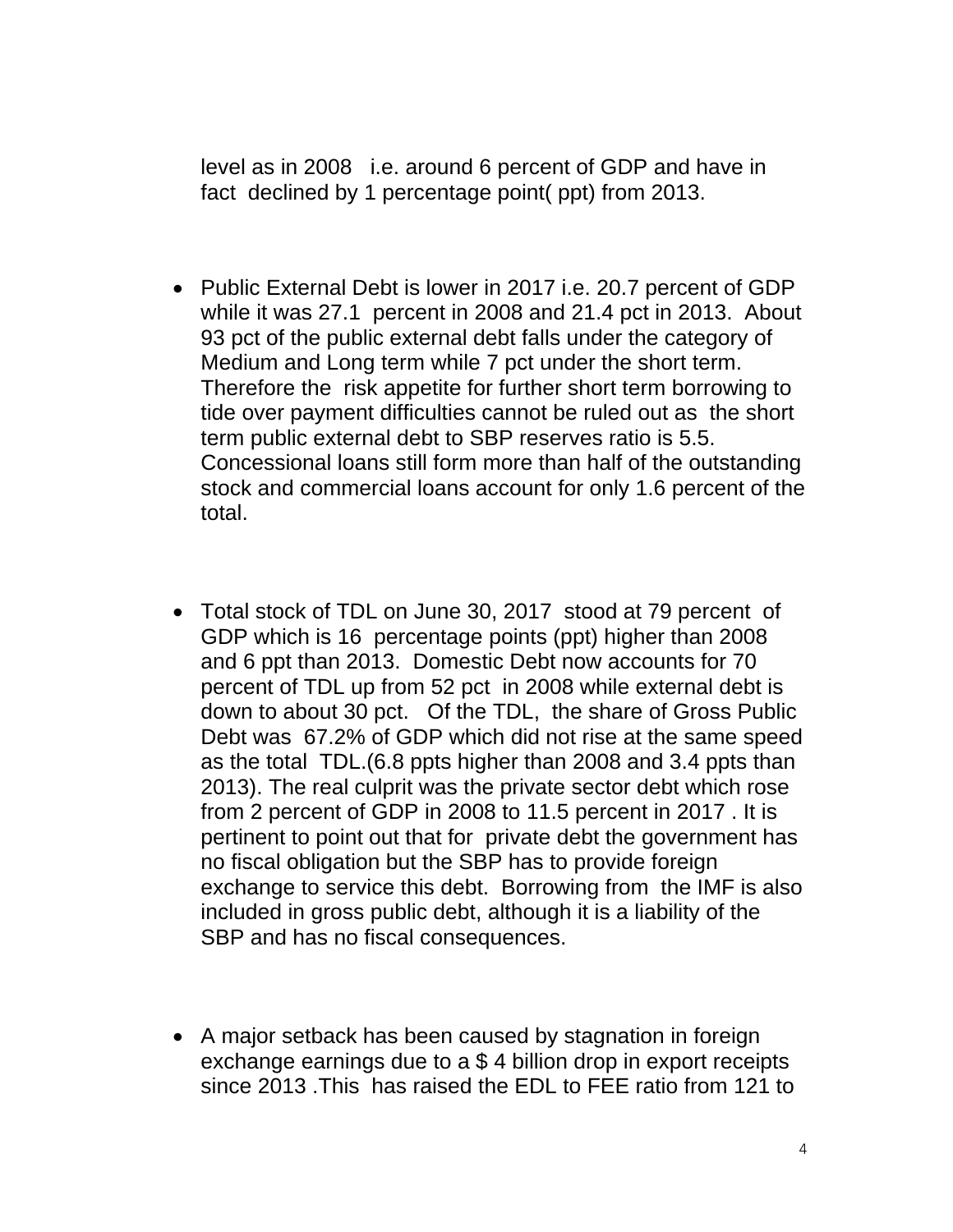162 in 2017 . There has been some growth in exports in last few months but the pace is unspectacular to make a dent. The other element which is picking up is Foreign Direct Investment but that also won't be able to lower this ratio significantly.

 On the fiscal side, almost 24% of government revenues were pre-empted by payments of interest and foreign loan repayments . The average interest rate is down to 6.3 percent with domestic debt being relatively expensive at 8.2 percent.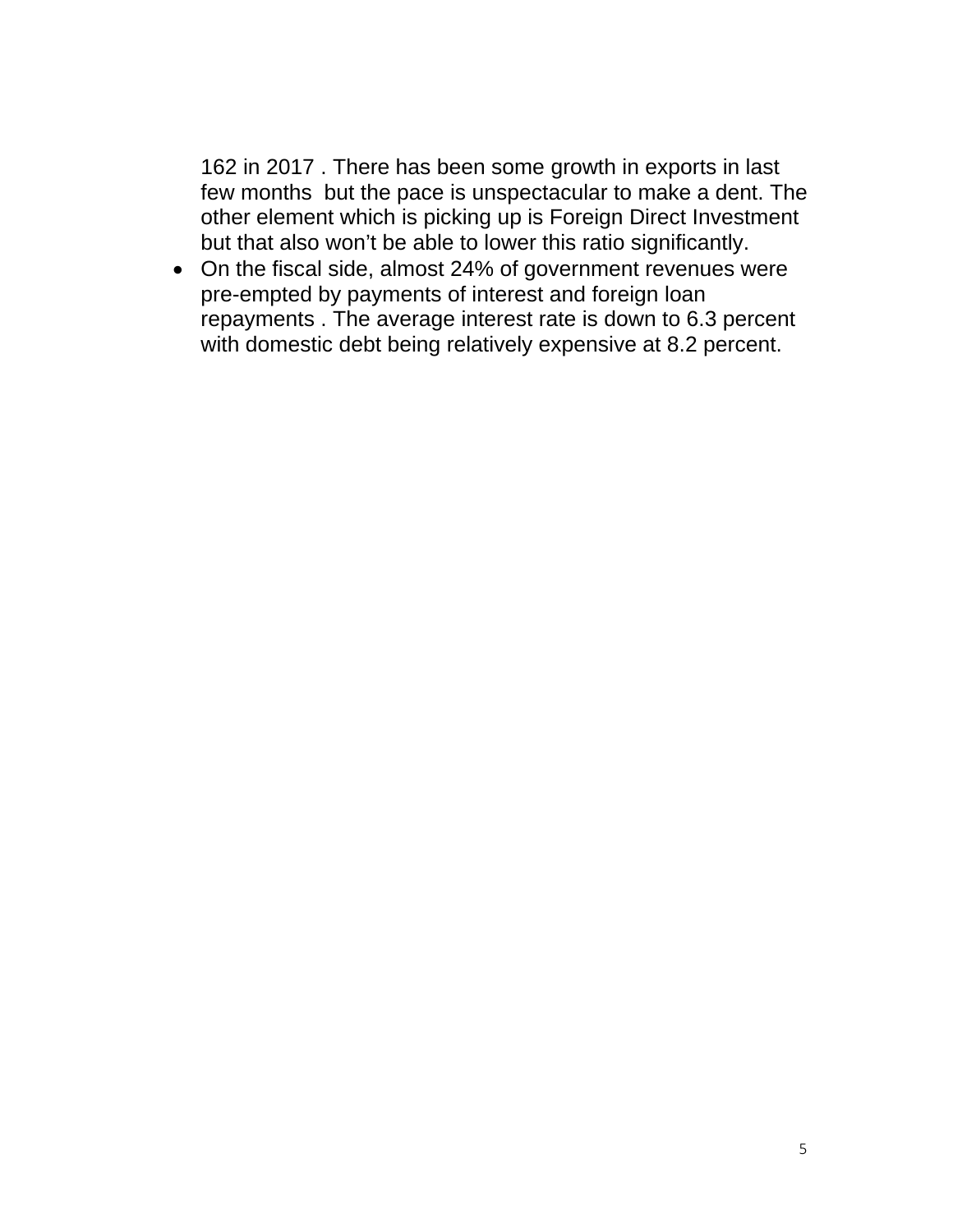# **A HISTORICALANALYSIS OF PAKISTAN'S DEBT PROBLEM**

**Ishrat Husain**

**Date: 26th October 2017**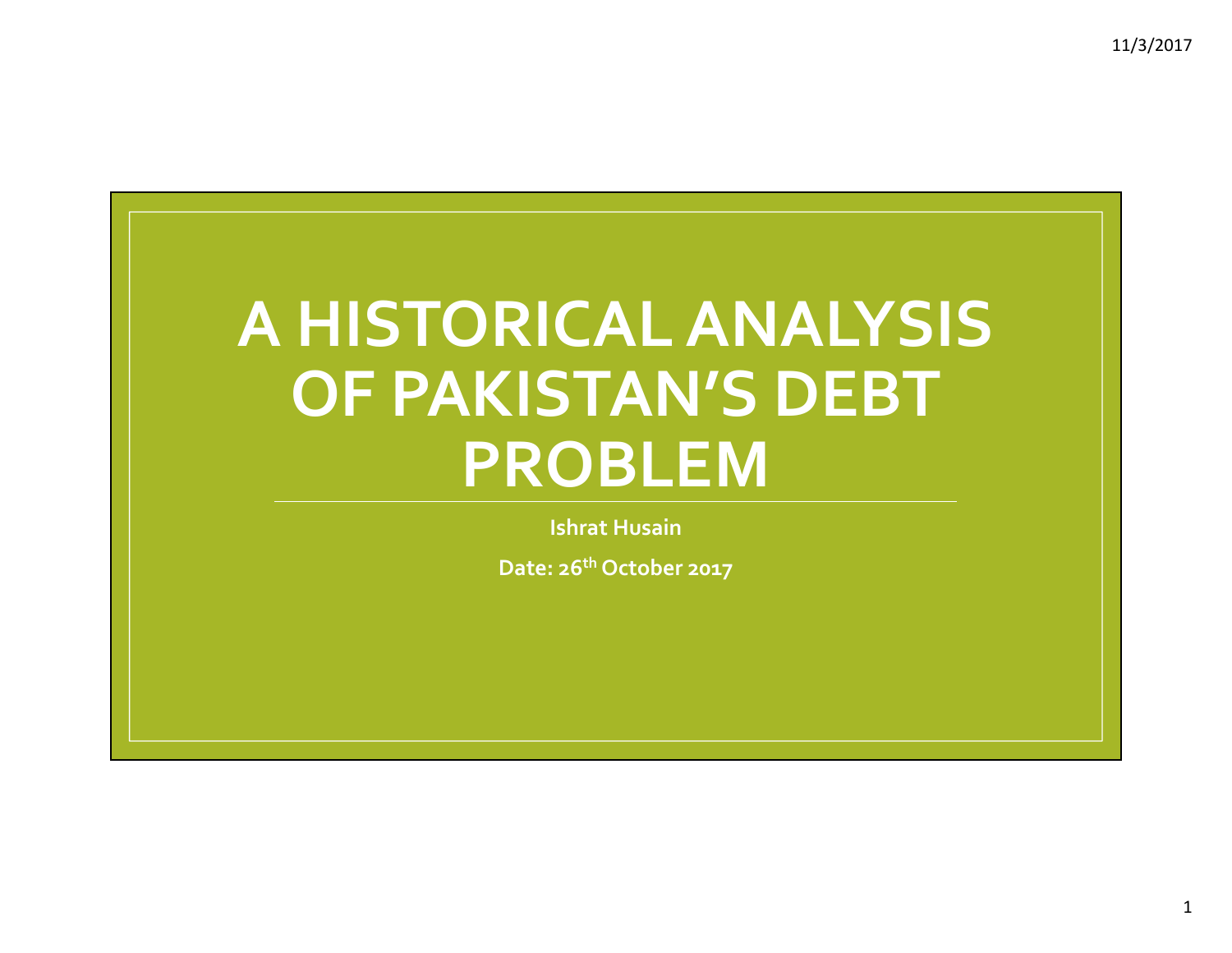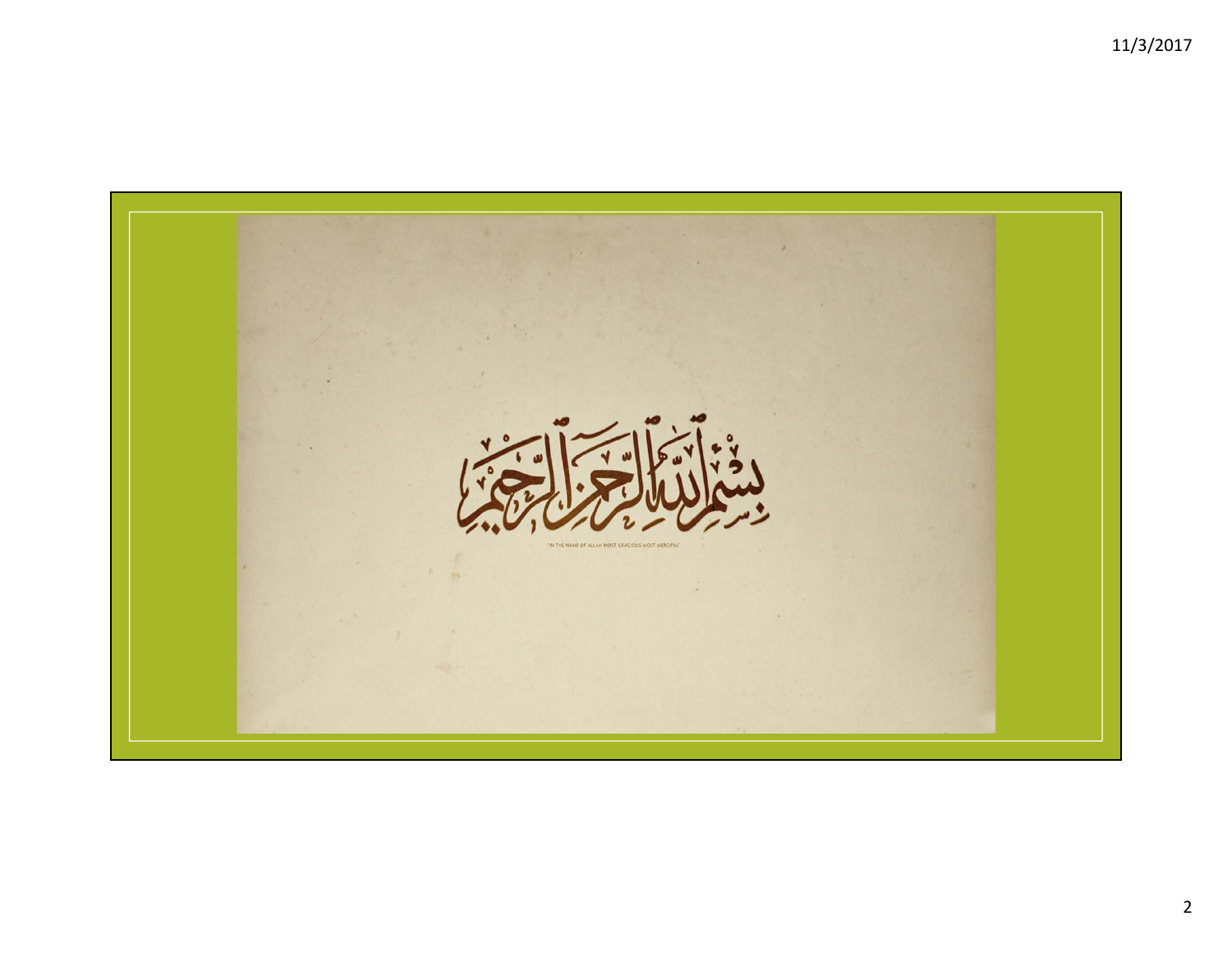### CONTENTS

#### • **Introduction**

- **Pakistan's Debt Servicing profile: evolution <sup>2000</sup>‐2017**
- **Debt ServicingVulnerability Indicators**
- **Trends in Public Debt**
- **Composition of Pakistan's External Debt and Liabilities**
- **External Debt Servicing**
- **The foreign Aid disbursed in different political regimes**
- **Public Debt Servicing Indicators**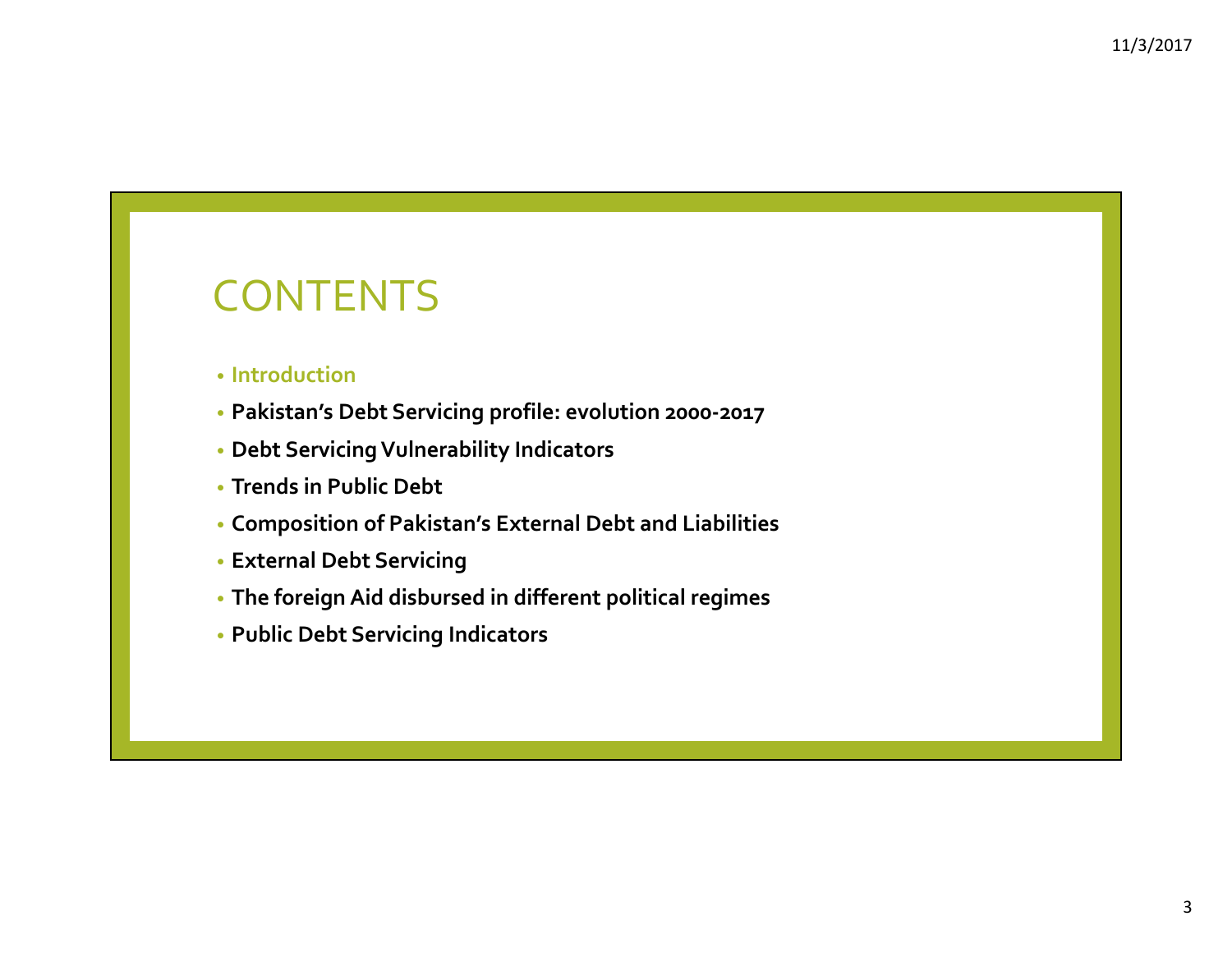#### Pakistan's Debt Stock Profile 2000‐2017

| Table I: Evolution of Pakistan's Debt Stock Profile (PKR billion) |               |          |               |          |               |                      |                   |        |
|-------------------------------------------------------------------|---------------|----------|---------------|----------|---------------|----------------------|-------------------|--------|
| FY 2000-2017                                                      | <b>FY00</b>   |          | <b>FY08</b>   |          | <b>FY13</b>   |                      | <b>FY17</b>       |        |
|                                                                   | <b>Amount</b> | % of GDP | <b>Amount</b> | % of GDP | <b>Amount</b> | $%$ of<br><b>GDP</b> | <b>Amount GDP</b> | $%$ of |
| <b>Total Debt and Liabilities</b>                                 | 3,337         | 106.0    | 6,691         | 62.9     | 16,338        | 73.0                 | 25,064            | 78.7   |
| <b>Public Debt</b>                                                | 3,189         | 101.3    | 6,476         | 60.9     | 14,291        | 63.8                 | 21,409            | 67.2   |
| <b>Domestic</b>                                                   | 1,579         | 50.2     | 3,412         | 32.1     | 9,520         | 42.5                 | 14,849            | 46.6   |
| <b>External</b>                                                   | 1,610         | 51.2     | 3,064         | 28.8     | 4,771         | 21.3                 | 6,560             | 20.6   |
| <b>Private Debt</b>                                               | 148           | 4.7      | 215           | 2.0      | 2,047         | 9.1                  | 3,653             | 11.5   |
| <b>GDP (PKR Billion)</b>                                          | 3,147         |          | 10,638        |          | 22,386        |                      | 31,862            |        |
|                                                                   |               |          |               |          |               |                      |                   |        |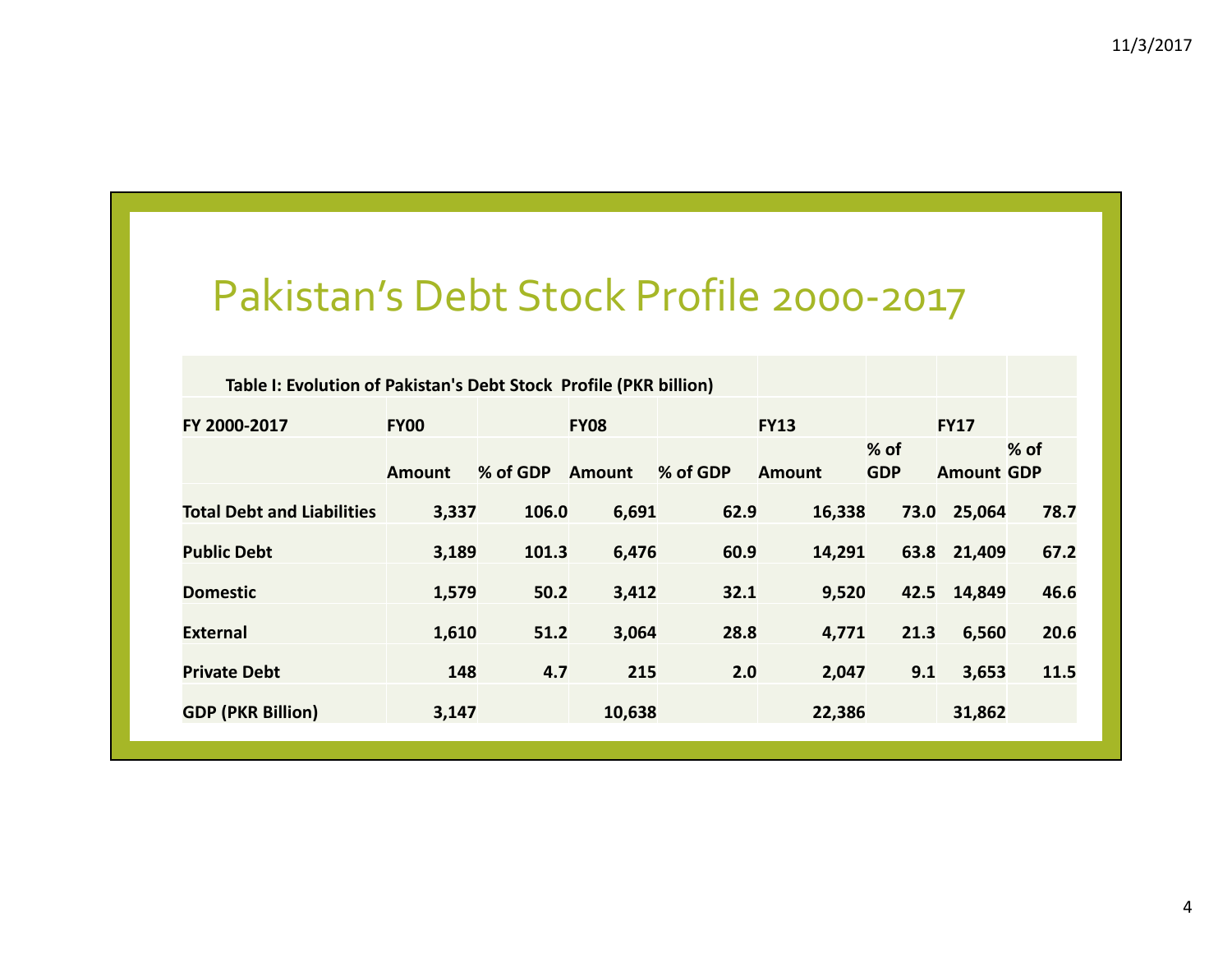# Pakistan's Debt Servicing Profile <sup>2000</sup>‐<sup>2017</sup>

#### **Table II: Evolution of Pakistan's Debt Servicing Profile (PKR billion)**

| FY 2000-2017                                          |               | <b>FY00</b> |               | <b>FY08</b> | <b>FY13</b>   |                 | <b>FY17</b> |          |
|-------------------------------------------------------|---------------|-------------|---------------|-------------|---------------|-----------------|-------------|----------|
|                                                       | <b>Amount</b> | % of GDP    | <b>Amount</b> | % of GDP    | <b>Amount</b> | % of GDP Amount |             | % of GDP |
| <b>Total Debt and Liabilities</b><br><b>Servicing</b> | 366           | 11.6        | 642           | 6.0         | 1,539         | 6.9             | 1,877       | 5.9      |
| A. Public Debt Servicing:                             |               |             |               |             | 1,413         | 6.3             | 1,616       | 5.1      |
| External                                              | 147           | 4.7         | 202           | 1.9         | 428           | 1.9             | 391         | 1.2      |
| <b>Domestic</b>                                       | 219           | 6.9         | 440           | 4.1         | 985           | 4.4             | 1,225       | 3.8      |
| <b>B. Private Debt Servicing</b>                      | N.A           |             | N.A           |             | 126           | 0.6             | 261         | 0.8      |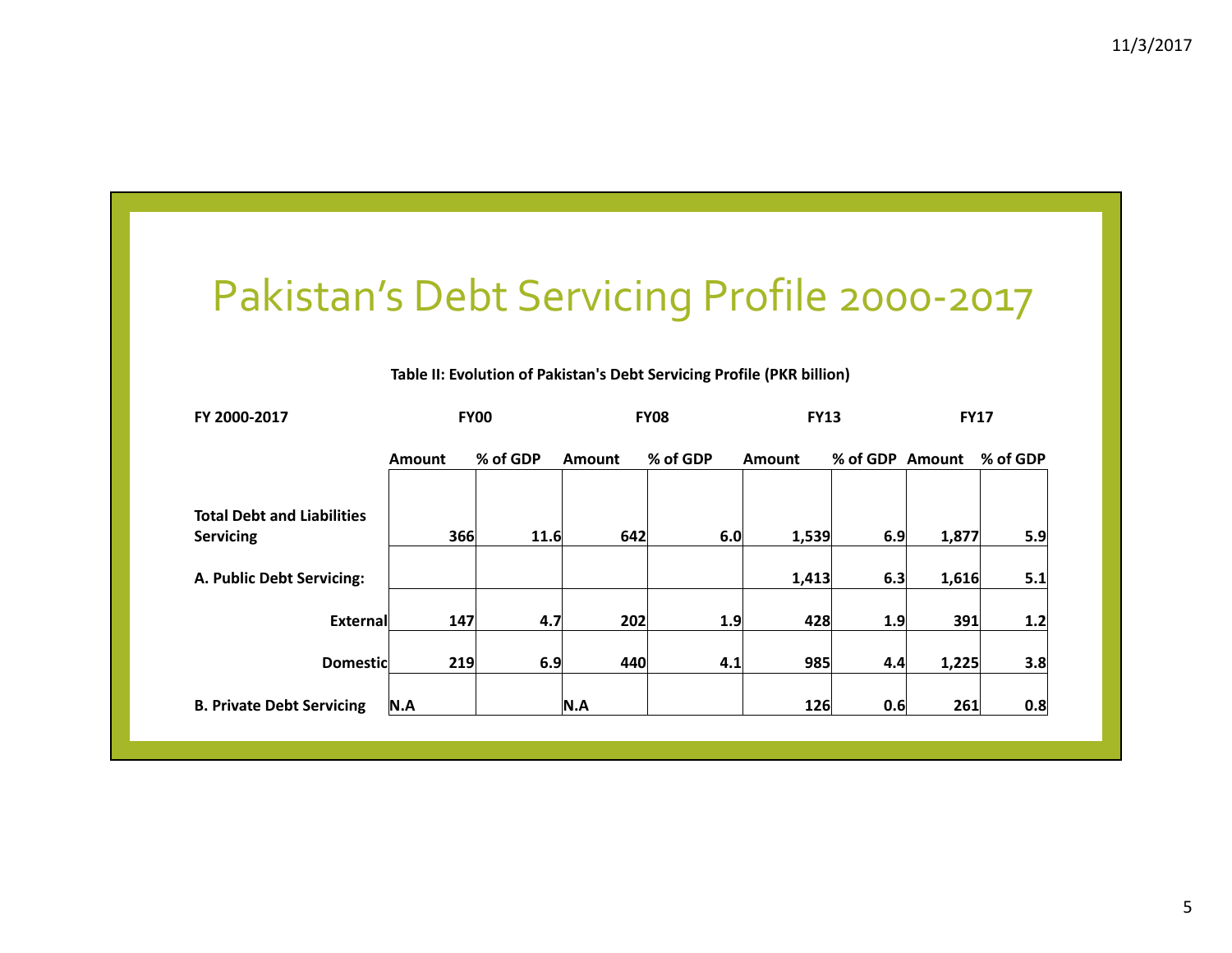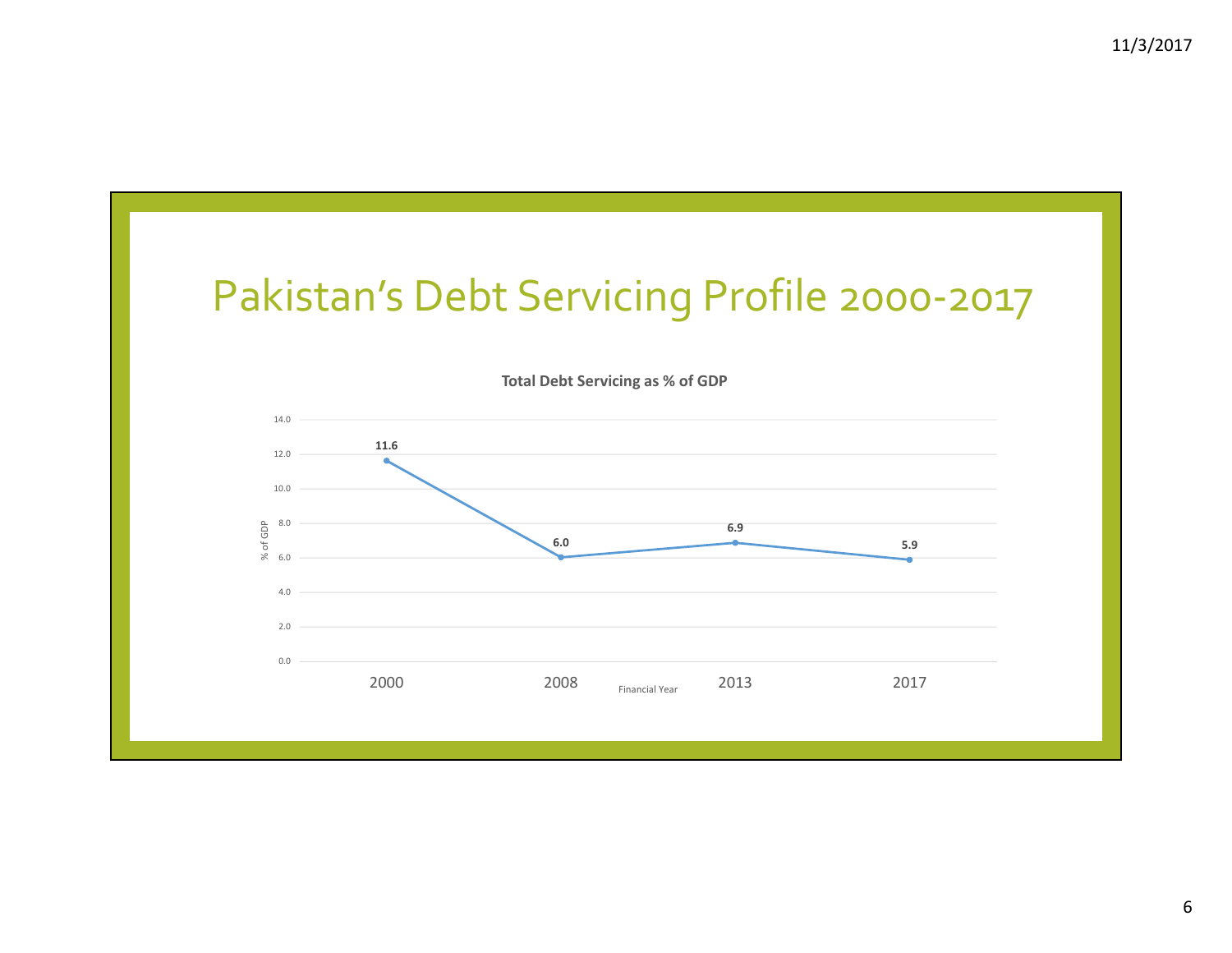## The Key Debt Sustainability Indicators

#### **Table III: Key Debt Sustainability Indicators**

|                                                                  |    | 2000      | 2008      | 2013  | 2017   |  |
|------------------------------------------------------------------|----|-----------|-----------|-------|--------|--|
| <b>Total Debt and Liabilities</b>                                |    | 106       | 62.9      | 73.0  | 78.7.0 |  |
| External Debt and Liabilities EDL/GDP                            |    | 55.9      | 30.8      | 30.4  | 32.1   |  |
| EDL/Exports                                                      |    | 426.7     | 192.2     | 193.2 | 304.6  |  |
| EDL/Foreign exchange earnings                                    |    | 287.5     | 123.9     | 121.3 | 161.9  |  |
| Short term public external debt/EDL                              |    | 3.2       | 1.5       | 0.5   | 1.3    |  |
| Commercial loans/EDL                                             | NA | <b>NA</b> | <b>NA</b> |       | 1.6    |  |
|                                                                  |    |           |           |       |        |  |
| External loans maturing within one year/official liquid reserves |    |           |           | 68.5  | 31.9   |  |
| Concessional debt/EDL                                            |    | 55        | 66        | 50.1  | 54.8   |  |
| <b>SBP Reserves/EDL</b>                                          |    | 2.7       | 18.9      | 9.9   | 19.5   |  |
|                                                                  |    |           |           |       |        |  |
| Short term public external debt/SBP Reserves                     |    | 13.0      | 8.3       | 4.4   | 5.5    |  |
| Public external debt/GDP                                         |    | 51.2      | 28.6      | 21.3  | 20.6   |  |
|                                                                  |    |           |           |       |        |  |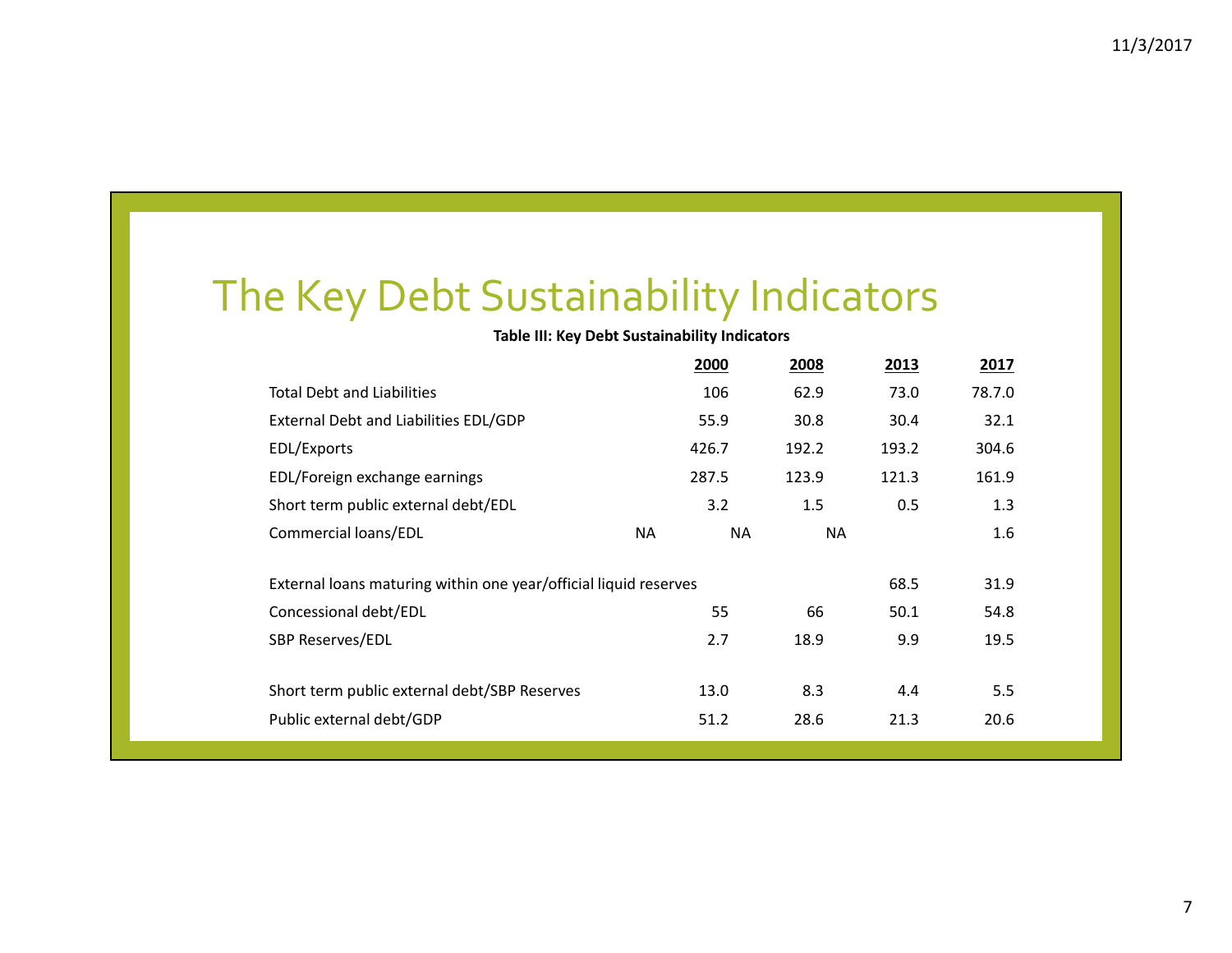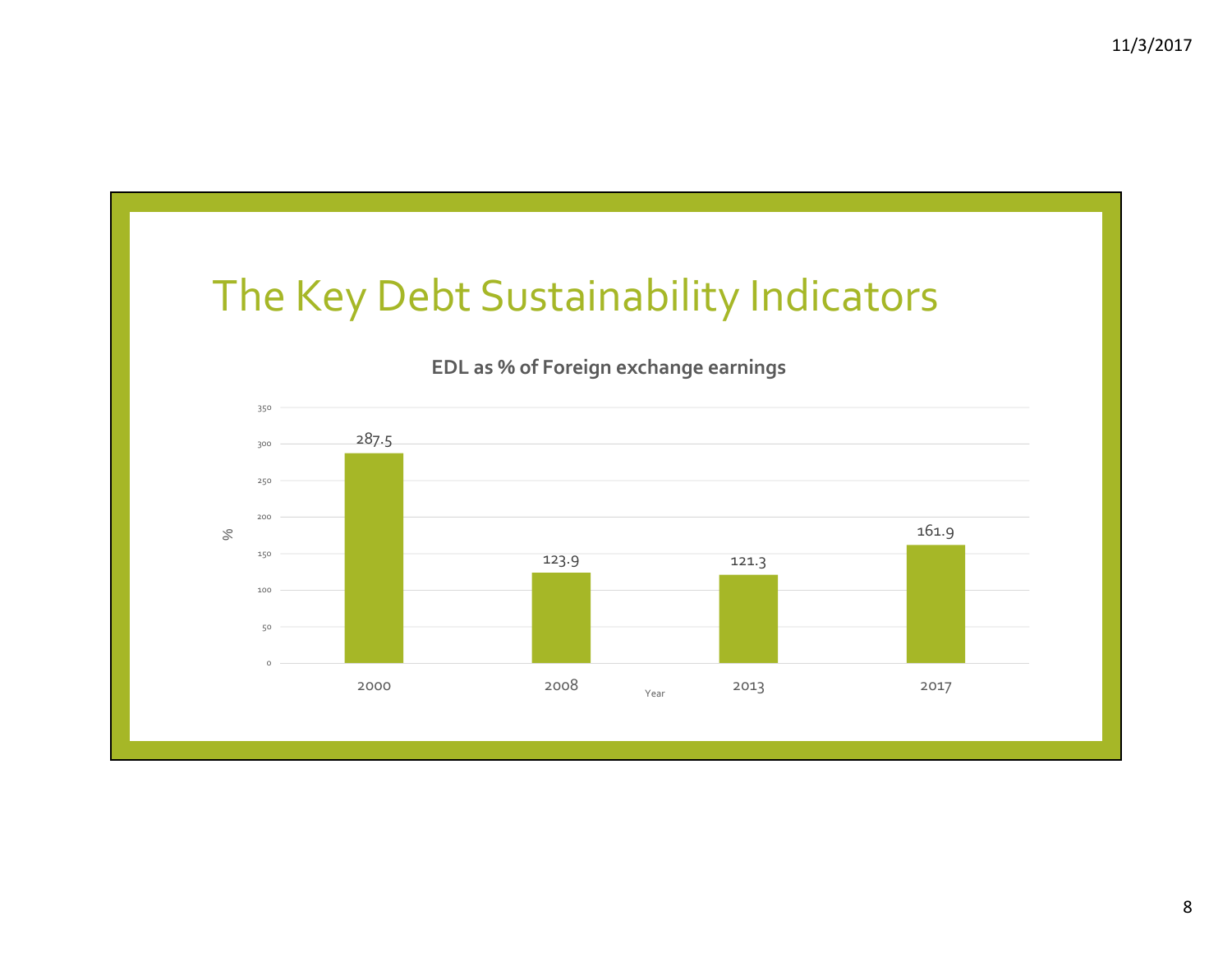# Debt ServicingVulnerability Indicators:

| <b>Table IV: Debt Servicing Vulnerability Indicators</b> |       |       |       |       |
|----------------------------------------------------------|-------|-------|-------|-------|
|                                                          |       |       |       |       |
|                                                          | 2000  | 2008  | 2013  | 2017  |
| External:                                                |       |       |       |       |
|                                                          |       |       |       |       |
| External Debt servicing paid (USD million)               | 6,327 | 3,029 | 6,485 | 6,073 |
| EDS/ foreign exchange earnings                           | 24.1  | 7.7   | 12.9  | 15.9  |
| EDS/exports                                              | 36.1  | 8.6   | 20.6  | 29.9  |
| <b>EDS/official Reserves</b>                             | 294.2 | 26.5  | 67.0  | 37.7  |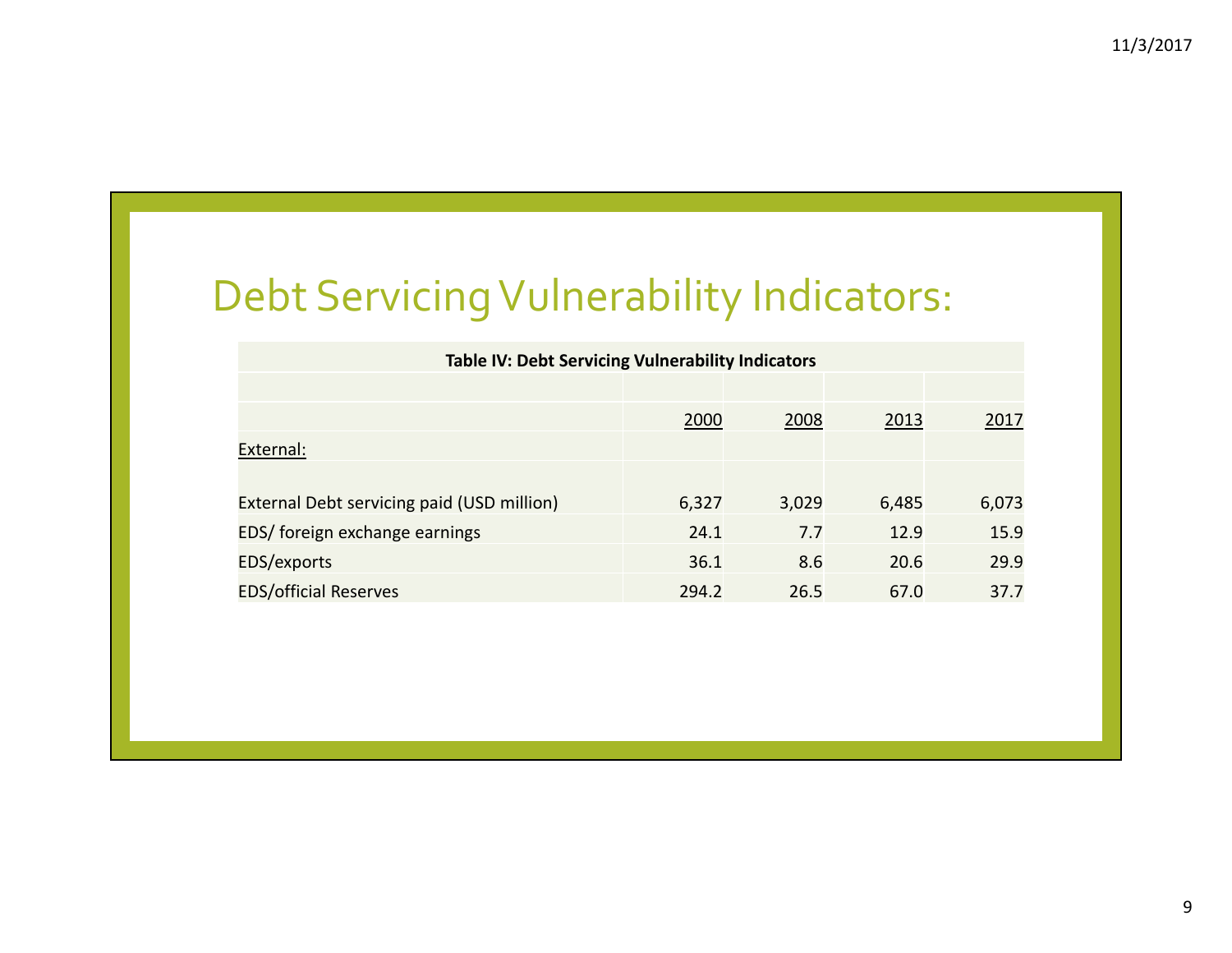### TheTrends in Public Debt…

| Table V: Trends in Public Debt (PKR billion) |                      |                               |      |      |                                                                                             |      |        |      |            |
|----------------------------------------------|----------------------|-------------------------------|------|------|---------------------------------------------------------------------------------------------|------|--------|------|------------|
| FY 2000-2017                                 |                      | 2000                          |      | 2008 |                                                                                             | 2013 |        | 2017 | % of Total |
|                                              |                      |                               |      |      | Rs. Billion % of total Rs. Billion % of total Rs. Billion % of total Rs. Billion % of total |      |        |      |            |
| <b>Total Public Debt</b>                     | 3189                 |                               | 6476 |      | 14291                                                                                       |      | 21407  |      | 100        |
| External                                     | 1610                 | 50.5                          | 3064 | 47.3 | 4,769                                                                                       | 33.4 | 6,552  | 30.6 | 30.6       |
| <b>Domestic</b>                              | 1579                 | 49.5                          | 3412 | 52.7 | 9,522                                                                                       | 66.6 | 14,855 | 69.4 | 69.4       |
|                                              | As Percentage of GDP |                               |      |      |                                                                                             |      |        |      |            |
|                                              | 2000                 | 2008                          | 2013 | 2017 |                                                                                             |      |        |      |            |
| <b>Total Public Debt</b>                     | 84.1                 | 59.0                          | 64.0 | 67.2 |                                                                                             |      |        |      |            |
| External                                     | 42.5                 | 27.1                          | 21.4 | 20.6 |                                                                                             |      |        |      |            |
| Domestic                                     | 41.6                 | 31.9                          | 42.5 | 46.6 |                                                                                             |      |        |      |            |
|                                              |                      | <b>Annual Rates of Growth</b> |      |      |                                                                                             |      |        |      |            |
| 2012-2016                                    | 12.4%                |                               |      |      |                                                                                             |      |        |      |            |
| 2016-2017                                    | 8.8%                 |                               |      |      |                                                                                             |      |        |      |            |
|                                              |                      |                               |      |      |                                                                                             |      |        |      |            |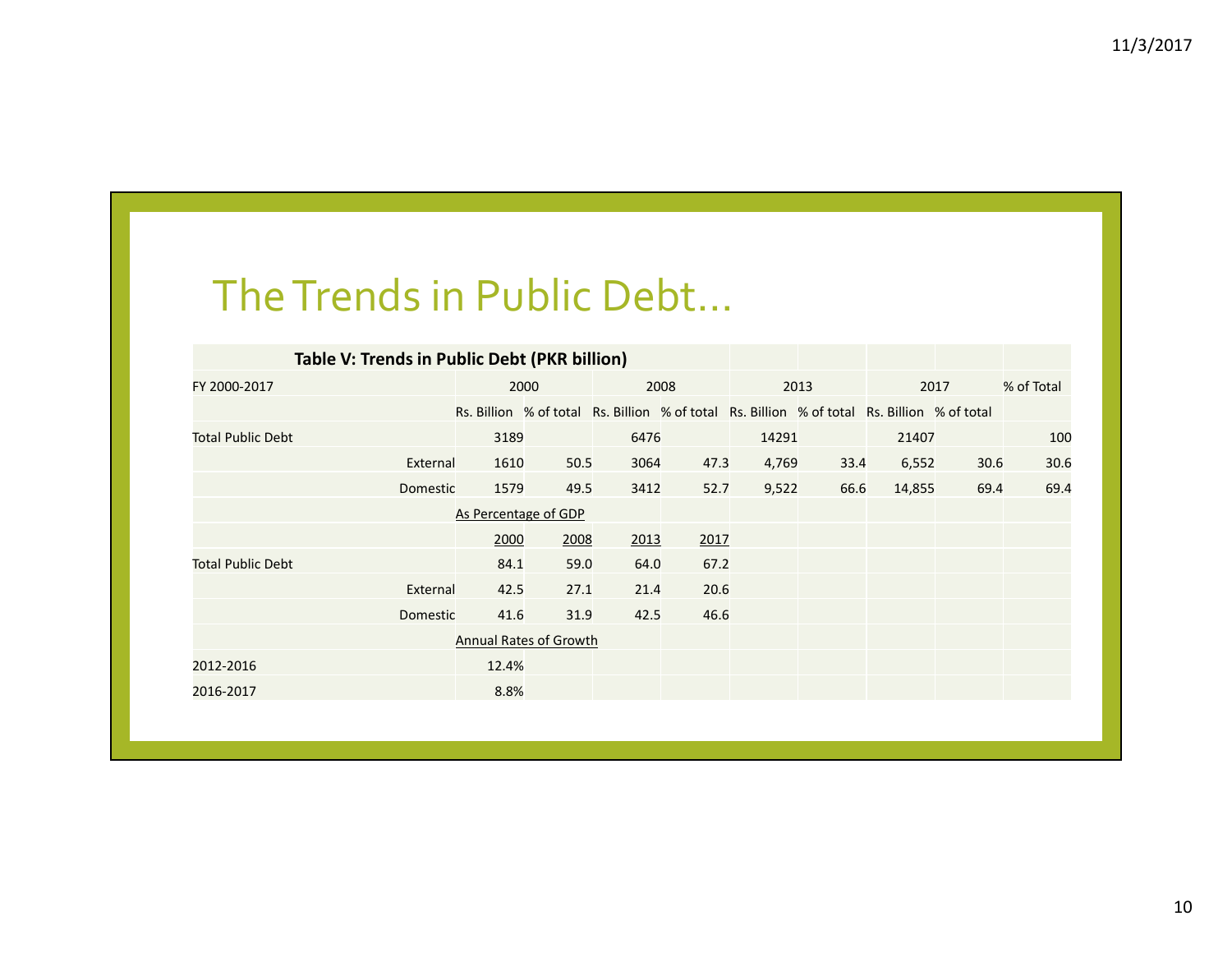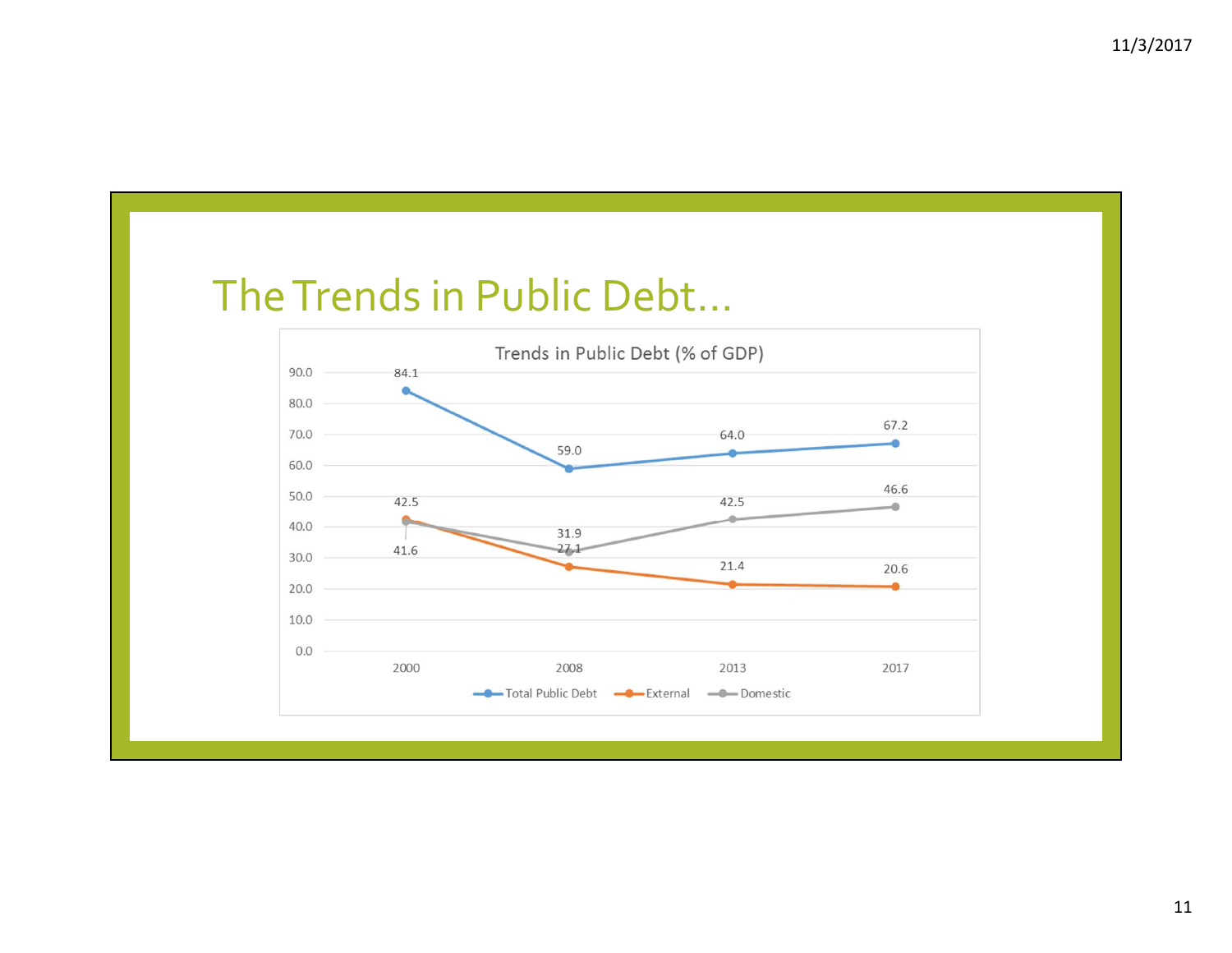#### Pakistan's External Debt and Liabilities:

| Table VI Pakistan's External Debt and Liabilities (USD million) | <b>FY00</b> | <b>FY08</b> | <b>FY13</b> | <b>FY17</b> |
|-----------------------------------------------------------------|-------------|-------------|-------------|-------------|
|                                                                 |             |             |             |             |
| A. Public Debt and Liabilities:                                 | 35,018      | 43,078      | 51,245      | 66,103      |
| A.1 Government debt                                             | 17,804      |             | 43,752      | 56,430      |
| Medium and Long Term                                            | 27,674      | 39,732      | 43,448      | 55,547      |
| Short Term                                                      | 1,333       | 713         | 264         | 882         |
| From IMF                                                        | 1,550       | 1,337       | 4,387       | 6,109       |
| Foreign Exchange                                                | 5,664       | 1,296       | 3,106       | 3,564       |
| A.2 Public Sector Enterprises Debt                              |             | 1,203       | 1,848       | 2,706       |
| Medium and Long Term                                            |             | 1199        | 1236        | 1618        |
| Short Term                                                      |             | 4           | 612         | 1088        |
| A.3 Borrowing from Banks                                        |             |             | 276         | 237         |
| Medium and Long Term                                            |             |             | 53          | 32          |
| Short Term                                                      |             |             | 223         | 205         |
| <b>B. Private Debt</b>                                          | 2190        | 1880        | 7531        | 13934       |
| <b>B.1 Borrowing from banks</b>                                 | 148         |             | 1278        | 4270        |
| <b>B.2 Non Guaranteed Debt</b>                                  | 2842        | 2842        | 3143        | 6416        |
| <b>B.3 Debt Liabilities to direct investors</b>                 |             |             | 3110        | 3248        |
|                                                                 | 38,000      | 46,161      | 60,900      | 82,980      |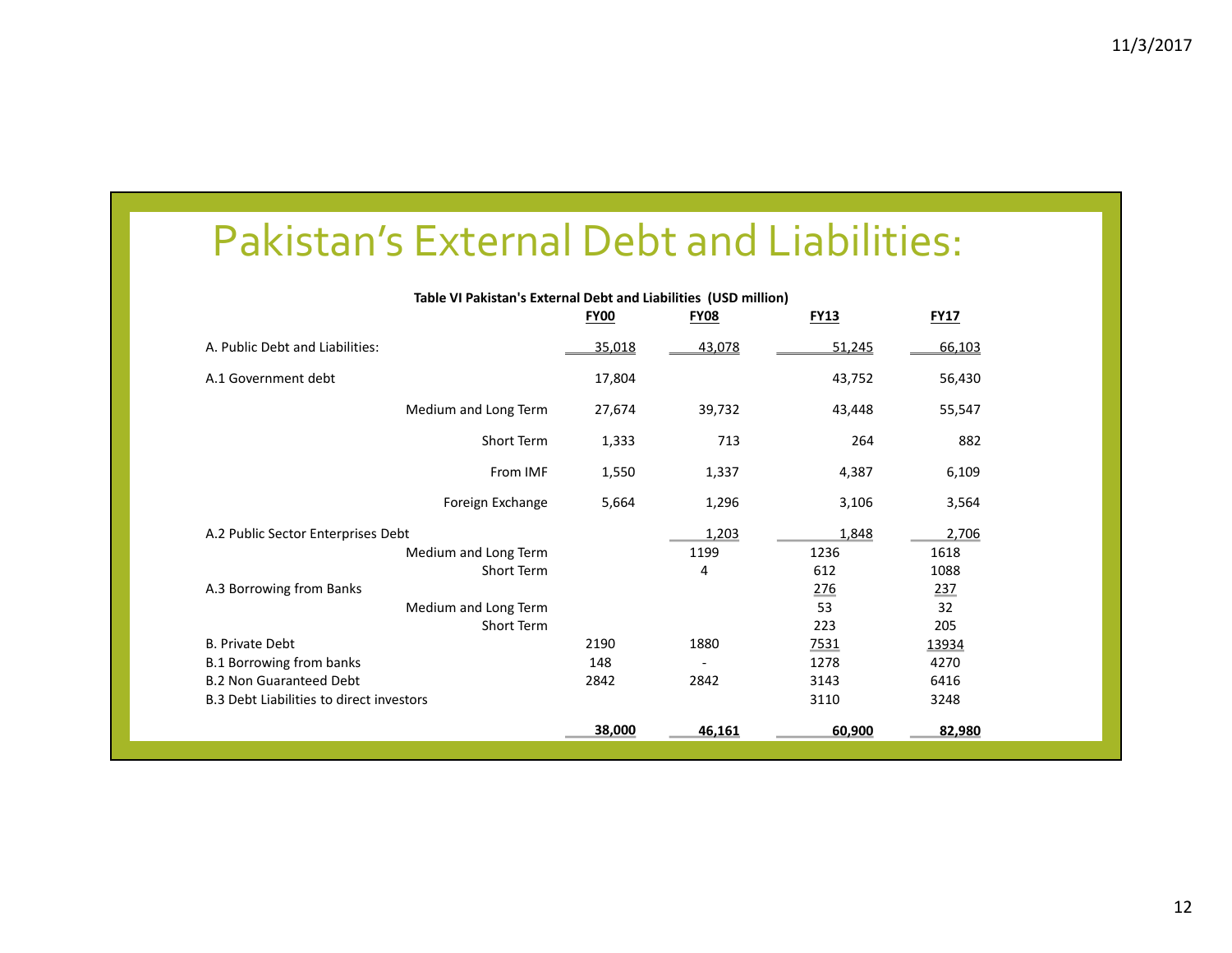#### Pakistan's Public Debt and Liabilities:

#### **Table VII Composition of Pakistan's Public Debt and Liabilities**

|                                     | <b>Percentage Shares</b><br><b>FY00</b><br><b>FY08</b> | <b>FY13</b> | <b>FY17</b> |      |
|-------------------------------------|--------------------------------------------------------|-------------|-------------|------|
| A. Public Debt/ Total EDL           | 92.3                                                   | 95.9        | 87.5        | 82.9 |
| O.W. Medium Long Term debt          | 77.1                                                   | 91.5        | 81.0        | 77.3 |
| Short Term debt                     | 0.3                                                    | 1.6         | 1.4         | 1.3  |
| Foreign Exchange Liabilities        | 14.9                                                   | 2.8         | 5.1         | 4.3  |
| B. Private Sector Debt/ Total EDL   | <u>7.9</u>                                             | 4.0         | 12.4        | 16.7 |
| Banks/ Non resident deposits        | $0.4 -$                                                |             | 2.1         | 5.1  |
| Non guaranteed debt O.W. short term | 7.5                                                    | 4.0         | 5.2         | 7.7  |
| Bonds/trade/ other liabilities      |                                                        |             | 5.1         | 3.9  |
|                                     |                                                        |             |             |      |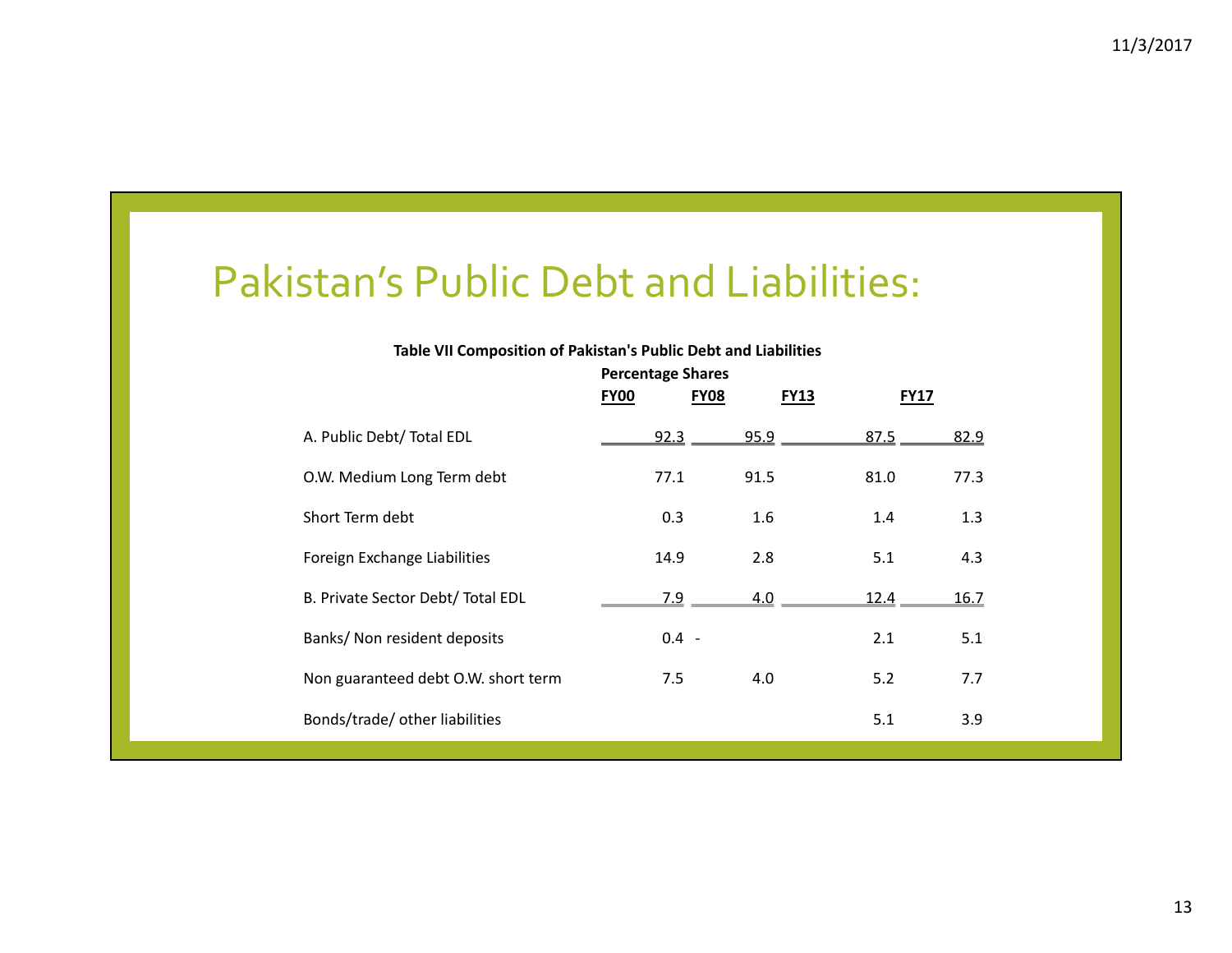# External Debt Servicing: **Table VIII: External Debt Servicing**

|                                                        |                          |             |              |       | Table VIII: External Debt Servicing |                |       |             |                          |       |             |                |
|--------------------------------------------------------|--------------------------|-------------|--------------|-------|-------------------------------------|----------------|-------|-------------|--------------------------|-------|-------------|----------------|
|                                                        |                          | <b>FY00</b> |              |       | <b>FY08</b>                         |                |       | <b>FY13</b> |                          |       | <b>FY17</b> |                |
|                                                        |                          |             |              |       |                                     | Reschedul      |       |             | Reschedule               |       |             | Resched        |
|                                                        |                          | Actually    | Rescheduled/ |       | Actually                            | ed/Rolled      |       | Actually    | d/Rolled                 |       | Actually    | uled/Roll      |
|                                                        | Total                    | Paid        | Rolled over  | Total | Paid                                | over           | Total | Paid        | over                     | Total | Paid        | ed over        |
| A. Public guaranteed debt<br>B. Private non guaranteed | 4,080                    | 1,871       | 2,209        | 2,556 | 2,556                               |                | 5,855 | 5,355       | 500                      | 5,724 | 5,224       | 500            |
| debt                                                   | 838                      | 838         |              | 463   | 463                                 |                | 354   | 354         |                          | 598   | 598         | $\sim$         |
| C. IMF                                                 | 240                      | 240         |              | 191   | 191                                 |                | 299   | 299         |                          | 86    | 86          | $\blacksquare$ |
| D. Central bank/Deposits                               | 907                      | 107         | 800          | 1,230 | 30                                  | 1,200          | 812   | 112         | 700                      | 711   | 11          | 700            |
| E. Foreign currency Bonds                              | 122                      | 122         |              | 28    | 28                                  |                |       |             |                          |       |             |                |
| F. Foreign Currency Accounts                           | 1,464                    | 392         | 1,072        |       |                                     |                |       |             |                          |       |             |                |
| G. Others                                              | $\overline{\phantom{a}}$ |             |              |       | 130                                 | 130            | 214   | 214         |                          | 217   | 217         |                |
| H. Short Term debt servicing                           |                          |             |              |       |                                     |                | 507   | 507         |                          | 2,106 | 2,106       |                |
| <b>Total</b>                                           | 7,837                    | 3,756       | 4,081        | 4,383 | 3,183                               | 1,200          | 7,686 | 6,486       | 1,200                    | 8,157 |             |                |
| Principal                                              | 6,118                    | 2,399       | 3,719        | 3,135 | 1,935                               | 1,200          | 6,753 | 5,553       | 1,200                    | 6,537 |             |                |
| Interest                                               | 1,719                    | 1,357       | 362          | 1,248 | 1,248                               | $\blacksquare$ | 933   | 933         | $\overline{\phantom{a}}$ | 1,620 |             |                |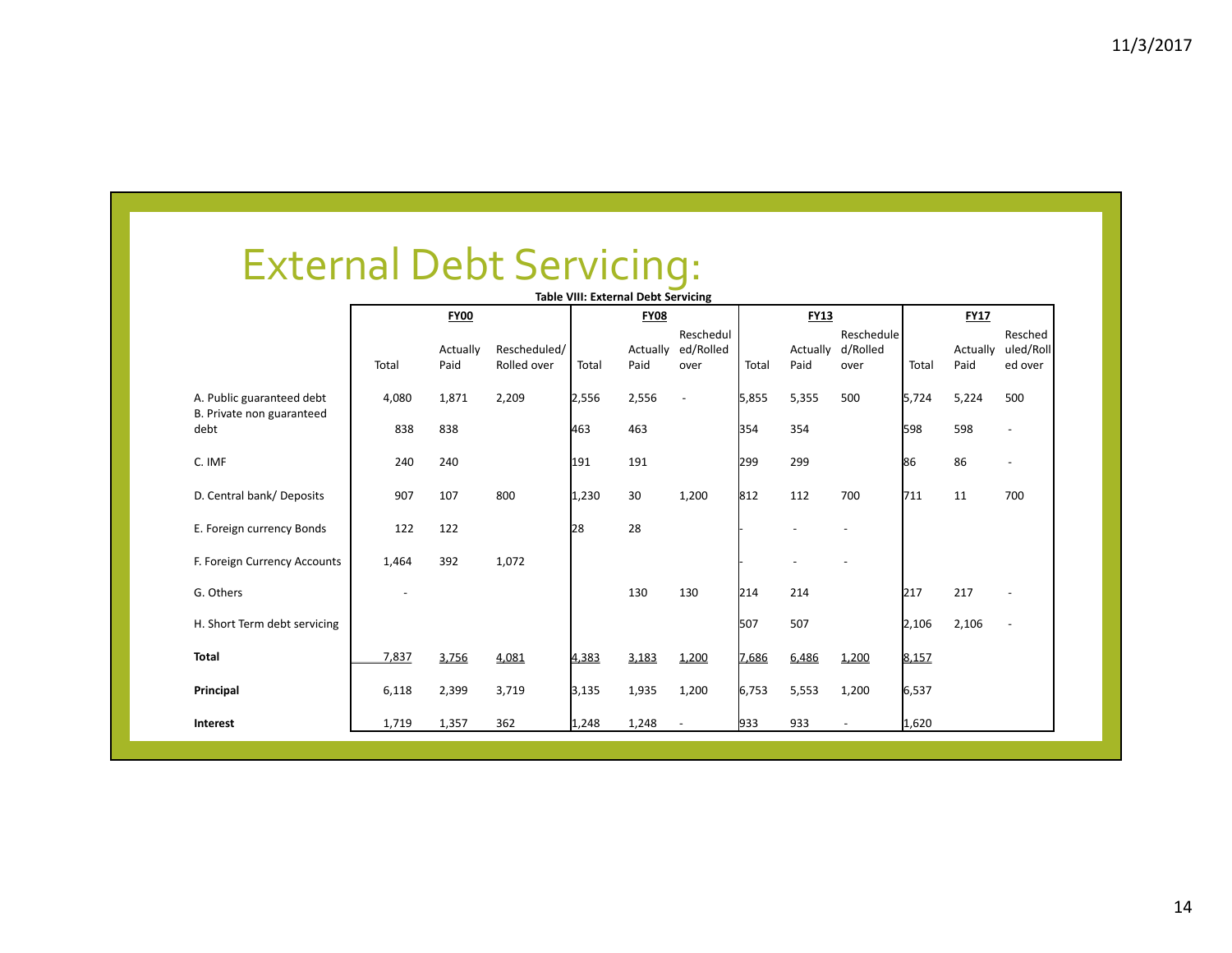# Foreign Aid disbursement in different political regimes

#### **Table IX Foreign Aid disbursed during different political regimes (USD million)**

|                                             | Loans  | <b>Grants</b> | <b>Total</b> |        | <b>Annual Average</b> |
|---------------------------------------------|--------|---------------|--------------|--------|-----------------------|
| Junejo (1984/85 - 1987/88)                  | 4651   |               | 1,728        | 6,379  | 1,595                 |
| Benazir Bhutto (1988/89 -<br>1989/90)       | 4.072  |               | 1,118        | 5,190  | 2,595                 |
| Nawaz Sharif (1990/91 -<br>1992/93)         | 6.153  |               | 1,421        | 7.574  | 2,525                 |
| Benazir Bhutto (1993/94 -<br>1995/96)       | 7.374  |               | 576          | 7.950  | 2,650                 |
| Pervez Musharraf<br>$(1999/2000 - 2007/08)$ | 17,952 |               | 5,062        | 23.014 | 2,557                 |
| Asif Ali Zardari (2008/09 -<br>2011/12)     | 11,695 |               | 2,310        | 14,005 | 3,501                 |

Source: Presentation made by the Economic Affairs Division to the Special Committee for National Assembly on Foreign and Domestic Loans. September 12, 2012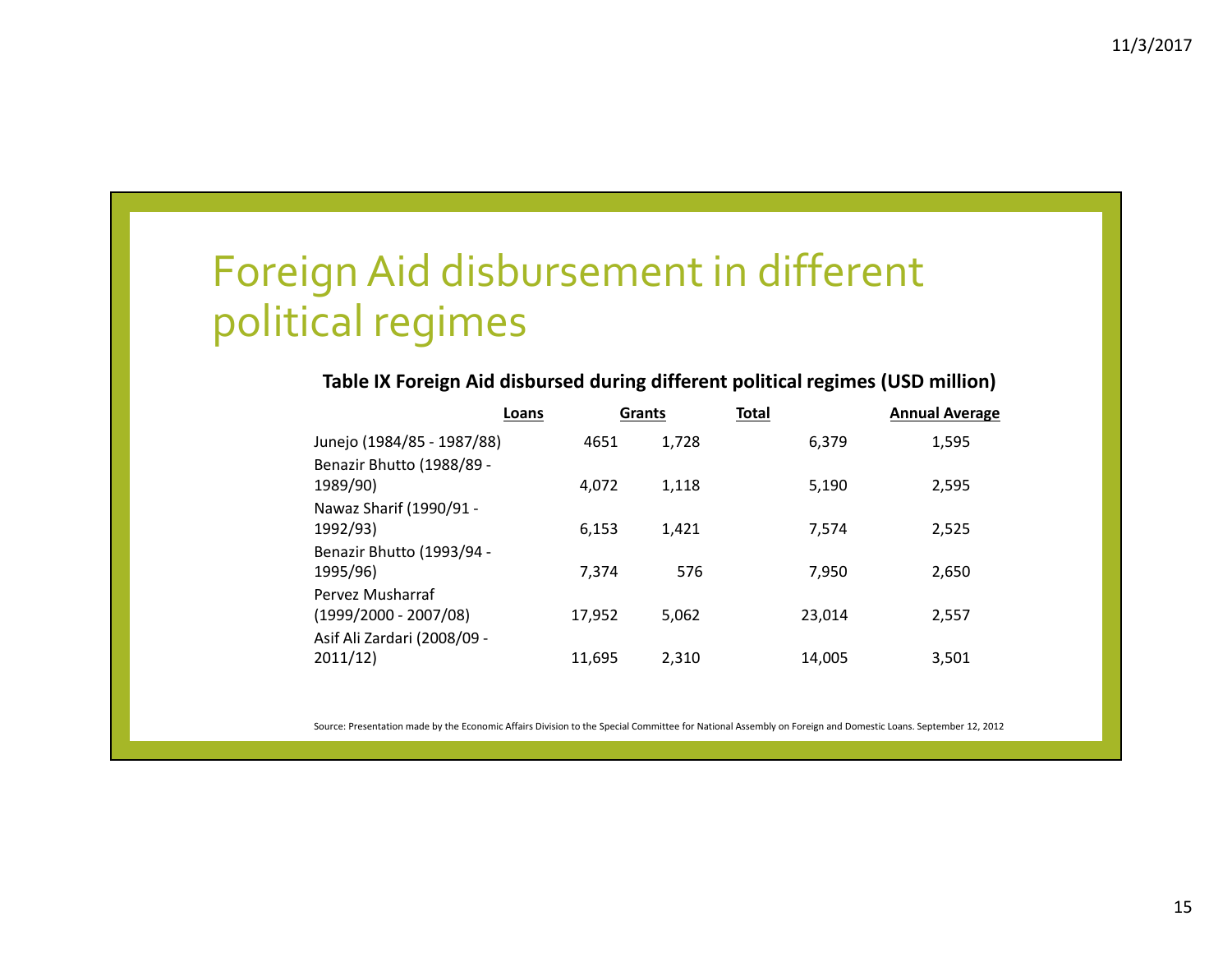### The Public Debt**Table X:**Servicing **Public Debt Servicing Indicators (Rs.** Indicators **Billion)**

|                                            | 2000  | 2008 | 2013  | 2017  |
|--------------------------------------------|-------|------|-------|-------|
| <b>Total Public Debt Servicing (PDS)</b>   | 330.0 | 682  | 1,475 | 1,779 |
| Domestic                                   |       | 440  | 907   | 1,206 |
| External                                   |       | 242  | 568   | 573   |
| PDS/GDP                                    | 9.5   | 4.8  | 6.9   | 5.9   |
| PDS/Current Expenditure                    | 49.6  | 34.3 | 10.3  | 9.9   |
| PDS/Total Government Revenue               | 59.1  | 32.7 | 21.6  | 24.0  |
| <b>External Public Debt service Ratios</b> |       |      |       |       |
| EPDS/Foreign Exchange earnings             | 24.1  | 6.3  | 12.9  | 15.9  |
| EPDS/Exports of goods & services           | 36.1  | 12   | 20.6  | 29.9  |
| <b>EPDS/Official Reserves</b>              | 162.9 | 28   | 55.4  | 32.4  |
| <b>Cost and Muturity:</b>                  |       |      |       |       |
| Average Interest Rate:                     |       |      | 7.8   | 6.3   |
| Domestic                                   |       |      | 10.7  | 8.2   |
| External                                   |       |      | 1.0   | 2.1   |
| Average Time to maturity (years)           |       |      | 4.5   | 3.9   |
| Domestic                                   |       |      | 10.8  | 2.1   |
| External                                   |       |      | 10.1  | 8.5   |
| Fixed rate debt/PDS %                      |       |      | 54.0  | 61.9  |
| Domestic                                   |       |      | 39.6  | 54.3  |
| External                                   |       |      | 83.4  | 81.5  |